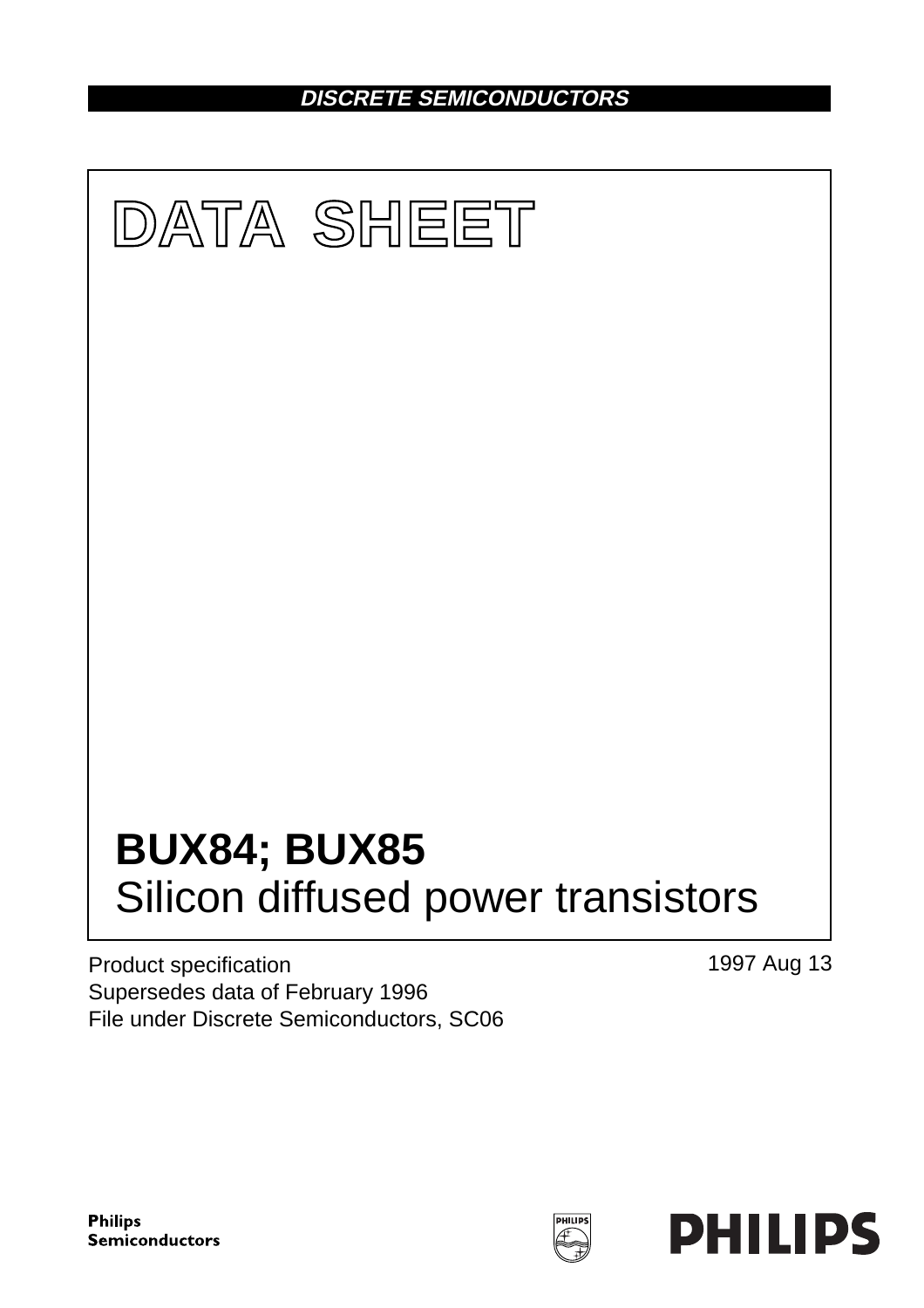### **DESCRIPTION**

High-voltage, high-speed, glass-passivated NPN power transistor in a TO-220AB package.

### **APPLICATIONS**

- Converters
- Inverters
- Switching regulators
- Motor control systems
- Switching applications.

### **PINNING**





Fig.1 Simplified outline (TO-220AB) and symbol.

### **QUICK REFERENCE DATA**

| <b>SYMBOL</b>      | <b>PARAMETER</b>                     | <b>CONDITIONS</b>                      | TYP. | MAX.           | <b>UNIT</b> |
|--------------------|--------------------------------------|----------------------------------------|------|----------------|-------------|
| V <sub>CESM</sub>  | collector-emitter peak voltage       | $V_{BF} = 0$                           |      |                |             |
|                    | BUX84                                |                                        |      | 800            | ν           |
|                    | BUX85                                |                                        |      | 1000           | ٧           |
| V <sub>CEO</sub>   | collector-emitter voltage            | open base                              |      |                |             |
|                    | BUX84                                |                                        |      | 400            | ν           |
|                    | BUX85                                |                                        |      | 450            | V           |
| V <sub>CEsat</sub> | collector-emitter saturation voltage | $I_C = 1$ A; $I_B = 200$ mA; see Fig.7 |      |                | V           |
| I <sub>C</sub>     | collector current (DC)               | see Figs 4 and 5                       |      | $\overline{2}$ | A           |
| $I_{CM}$           | collector current (peak value)       | see Figs 4 and 5                       |      | 3              | A           |
| $P_{\text{tot}}$   | total power dissipation              | $T_{\rm mb} \leq 25$ °C; see Fig.8     |      | 40             | W           |
| $t_{\rm f}$        | fall time                            | resistive load; see Fig.11             | 0.4  |                | μs          |

### **THERMAL CHARACTERISTICS**

| <b>SYMBOL</b>                | <b>PARAMETER</b>                                        | <b>VALUE</b> | UNIT |  |
|------------------------------|---------------------------------------------------------|--------------|------|--|
| $ R_{th\text{ }j\text{-}mb}$ | I thermal resistance from junction to mounting base     | 2.5          | K/W  |  |
| $ R_{th\text{ j-a}} $        | thermal resistance from junction to ambient in free air | 7ſ           | K/W  |  |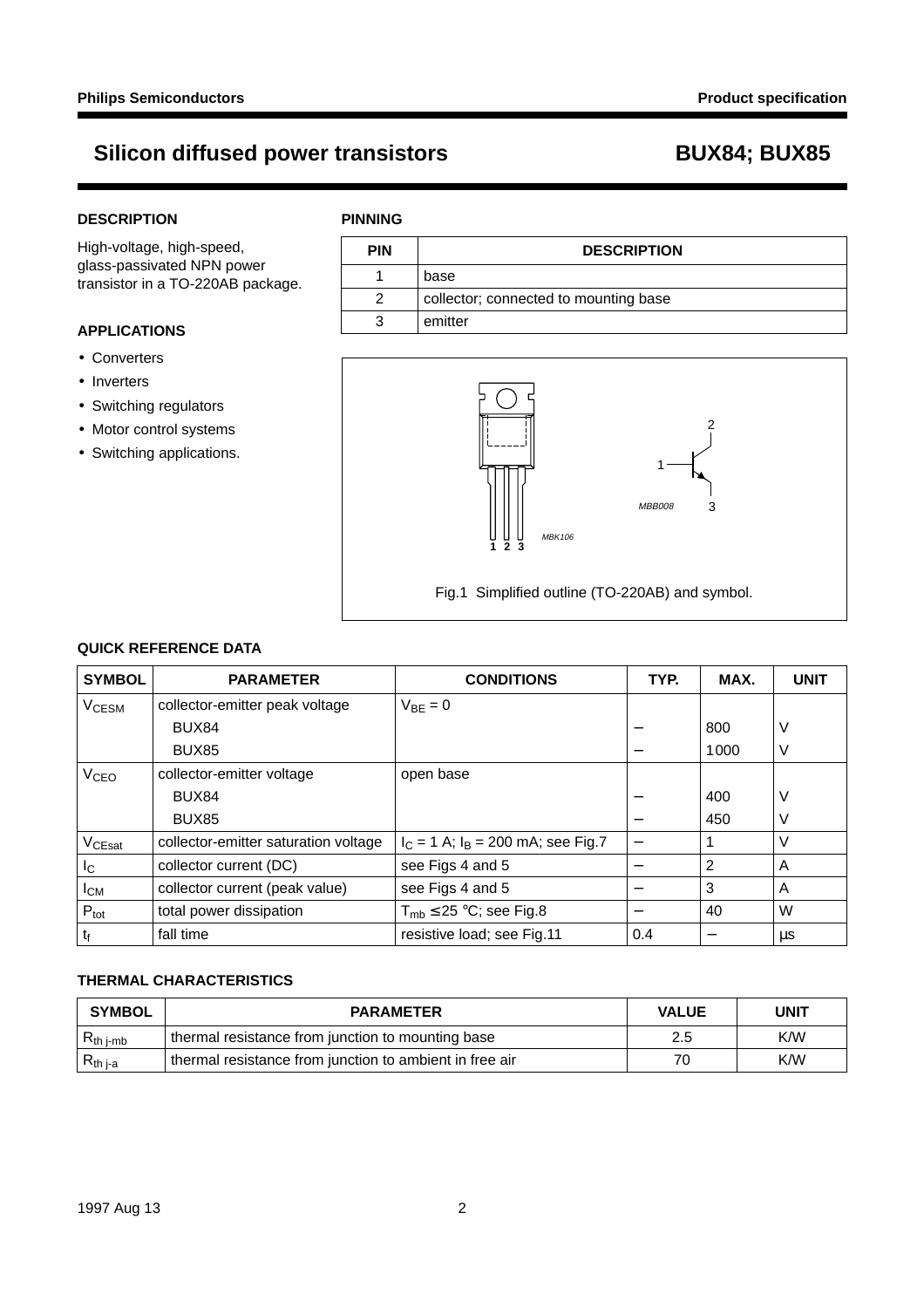### **LIMITING VALUES**

In accordance with the Absolute Maximum Rating System (IEC 134).

| <b>SYMBOL</b>             | <b>PARAMETER</b>                    | <b>CONDITIONS</b>              | MIN.  | MAX. | <b>UNIT</b>     |
|---------------------------|-------------------------------------|--------------------------------|-------|------|-----------------|
| V <sub>CESM</sub>         | collector-emitter peak voltage      | $V_{BF} = 0$                   |       |      |                 |
|                           | BUX84                               |                                |       | 800  | ν               |
|                           | BUX85                               |                                |       | 1000 | V               |
| <b>V<sub>CEO</sub></b>    | collector-emitter voltage           | open base                      |       |      |                 |
|                           | BUX84                               |                                |       | 400  | ν               |
|                           | BUX85                               |                                |       | 450  | V               |
| I <sub>C</sub>            | collector current (DC)              | see Figs 4 and 5               |       | 2    | A               |
| $I_{CM}$                  | collector current (peak value)      | $t_0$ = 2 ms; see Figs 4 and 5 | —     | 3    | A               |
| l <sub>B</sub>            | base current (DC)                   |                                |       | 0.75 | A               |
| <b>I</b> BM               | base current (peak value)           |                                |       |      | A               |
| <b>I</b> BM               | base current (reversed; peak value) | turn-off current               |       | $-1$ | A               |
| $P_{\text{tot}}$          | total power dissipation             | $T_{mb} \leq 25$ °C; see Fig.8 |       | 40   | W               |
| $\mathsf{T}_{\text{stg}}$ | storage temperature                 |                                | $-65$ | +150 | $^{\circ}C$     |
| $T_i$                     | junction temperature                |                                |       | 150  | $\rm ^{\circ}C$ |

### **CHARACTERISTICS**

 $T_j = 25$  °C unless otherwise specified.

| <b>SYMBOL</b>        | <b>PARAMETER</b>                     | <b>CONDITIONS</b>                                                    | MIN.                     | TYP. | MAX. | <b>UNIT</b> |
|----------------------|--------------------------------------|----------------------------------------------------------------------|--------------------------|------|------|-------------|
| V <sub>CEOsust</sub> | collector-emitter sustaining voltage | $I_C = 100$ mA; $I_{Boff} = 0$ ;                                     |                          |      |      |             |
|                      | BUX84                                | $L = 25$ mH; see Figs 2 and 3                                        | 400                      |      |      | V           |
|                      | BUX85                                |                                                                      | 450                      |      |      | V           |
| V <sub>CEsat</sub>   | collector-emitter saturation voltage | $I_C = 0.3$ A; $I_B = 30$ mA;<br>see Fig.7                           |                          |      | 0.8  | V           |
|                      |                                      | $I_C = 1$ A; $I_B = 200$ mA; see Fig.7                               | $\overline{\phantom{0}}$ | —    | 1    | $\vee$      |
| V <sub>BEsat</sub>   | base-emitter saturation voltage      | $I_C = 1$ A; $I_B = 200$ mA; see Fig.9                               | $\qquad \qquad -$        |      | 1.1  | V           |
| $I_{CES}$            | collector-emitter cut-off current    | $V_{CEM} = V_{CEMSmax}$ ; $V_{BE} = 0$ ;<br>note 1                   |                          |      | 200  | μA          |
|                      |                                      | $V_{CEM}$ = $V_{CEMSmax}$ ; $V_{BE}$ = 0;<br>$T_i = 125 °C$ ; note 1 |                          |      | 1.5  | mA          |
| <b>IEBO</b>          | emitter-base cut-off current         | $V_{EB} = 5 V$ ; $I_C = 0$                                           | —                        |      | 1    | mA          |
| $h_{FE}$             | DC current gain                      | $V_{CE} = 5 V$ ; $I_C = 5 A$ ; see Fig.10                            | 15                       |      |      |             |
|                      |                                      | $V_{CF} = 5 V$ ; $I_C = 100$ mA;<br>see Fig.10                       | 20                       | 50   | 100  |             |
| $f_T$                | transition frequency                 | $V_{CE}$ = 10 V; $I_C$ = 200 mA;<br>$f = 1$ MHz                      |                          | 20   |      | <b>MHz</b>  |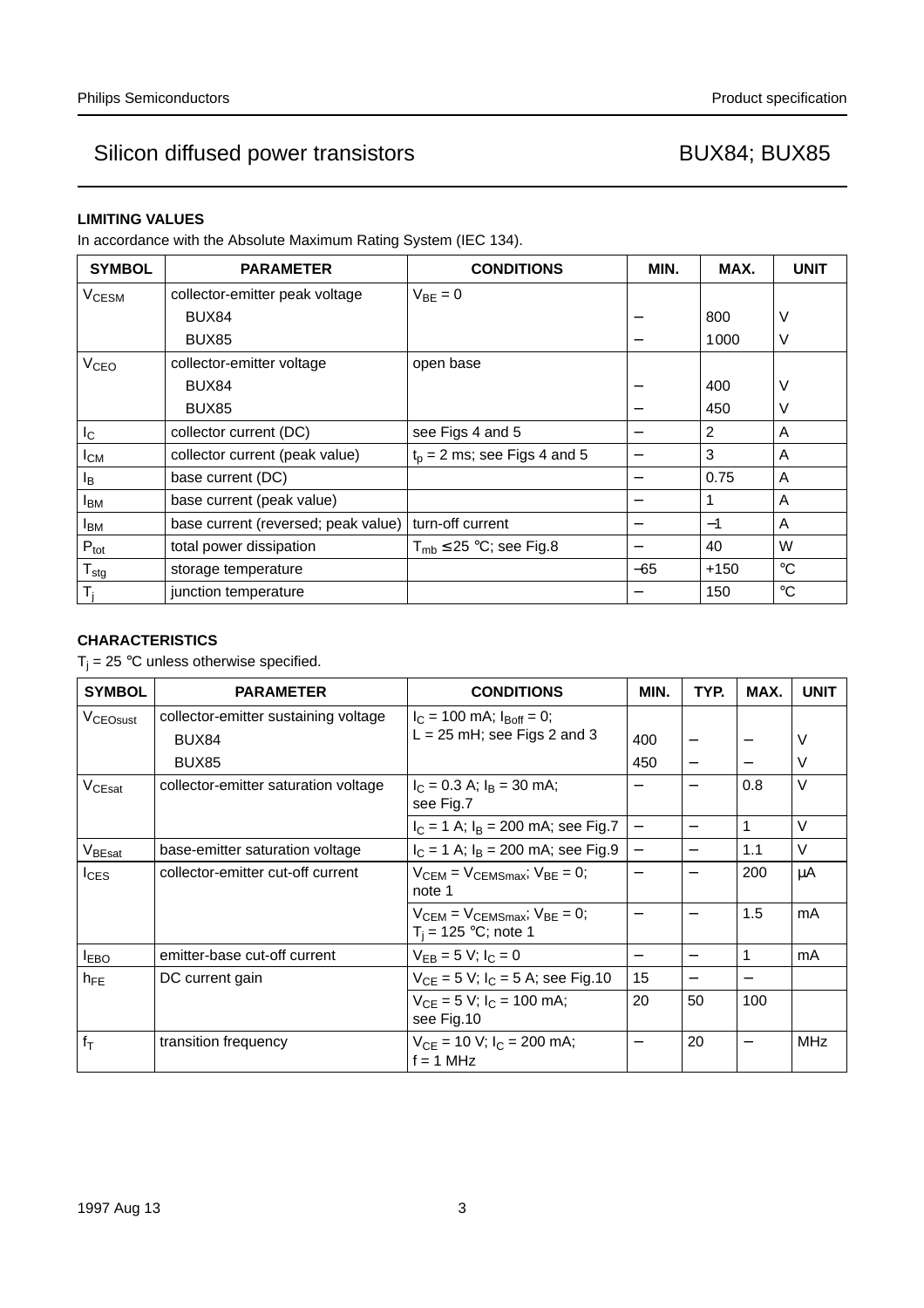| <b>SYMBOL</b> | <b>PARAMETER</b>                                              | <b>CONDITIONS</b>                                                                                                                          | MIN. | TYP. | MAX. | <b>UNIT</b> |
|---------------|---------------------------------------------------------------|--------------------------------------------------------------------------------------------------------------------------------------------|------|------|------|-------------|
|               | Switching times in horizontal deflection circuit (see Fig.11) |                                                                                                                                            |      |      |      |             |
| $t_{on}$      | turn-on time                                                  | $I_{Con}$ = 1 A; $I_{Bon}$ = 200 mA;<br>$I_{\text{Boff}} = -400 \text{ mA}$ ; $V_{\text{CC}} = 250 \text{ V}$                              |      | 0.2  | 0.5  | μs          |
| tf            | fall time                                                     | $I_{Con}$ = 1 A; $I_{Bon}$ = 200 mA;<br>$I_{\text{Roff}} = -400 \text{ mA}$ ; $V_{\text{CC}} = 250 \text{ V}$                              |      | 0.4  |      | μs          |
|               |                                                               | $I_{Con}$ = 1 A; $I_{Bon}$ = 200 mA;<br>$I_{\text{Roff}} = -400 \text{ mA}$ ; $V_{\text{CC}} = 250 \text{ V}$ ;<br>$T_{\text{mb}}$ = 95 °C |      |      | 1.4  | μs          |
| $t_{\rm s}$   | storage time                                                  | $I_{Con} = 1$ A; $I_{Bon} = 200$ mA;<br>$I_{\text{Boff}} = -400 \text{ mA}$ ; $V_{\text{CC}} = 250 \text{ V}$                              |      | 2    | 3.5  | μs          |

### **Note**

1. Measured with a half-sinewave voltage (curve tracer).



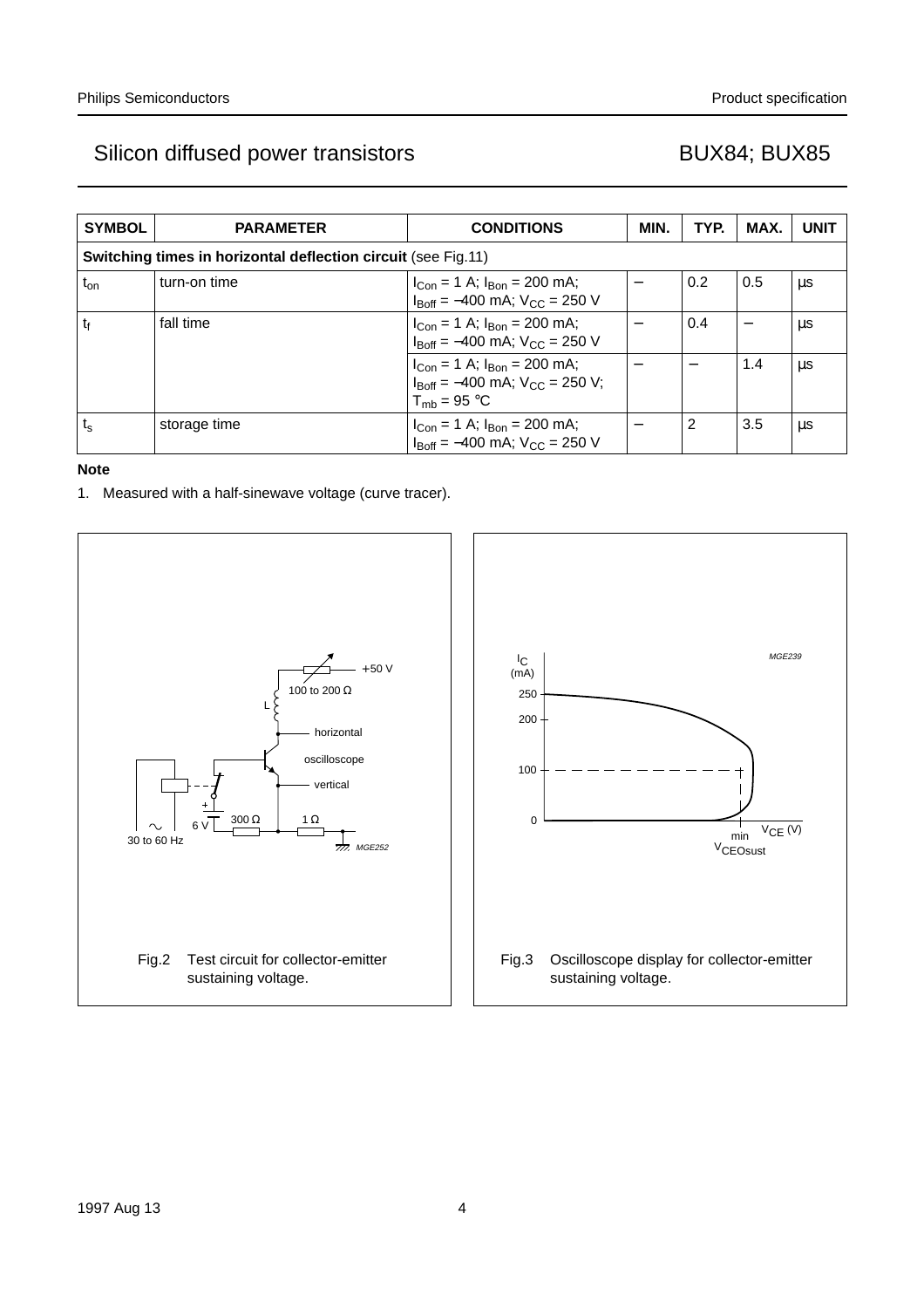

Fig.4 Forward bias SOAR.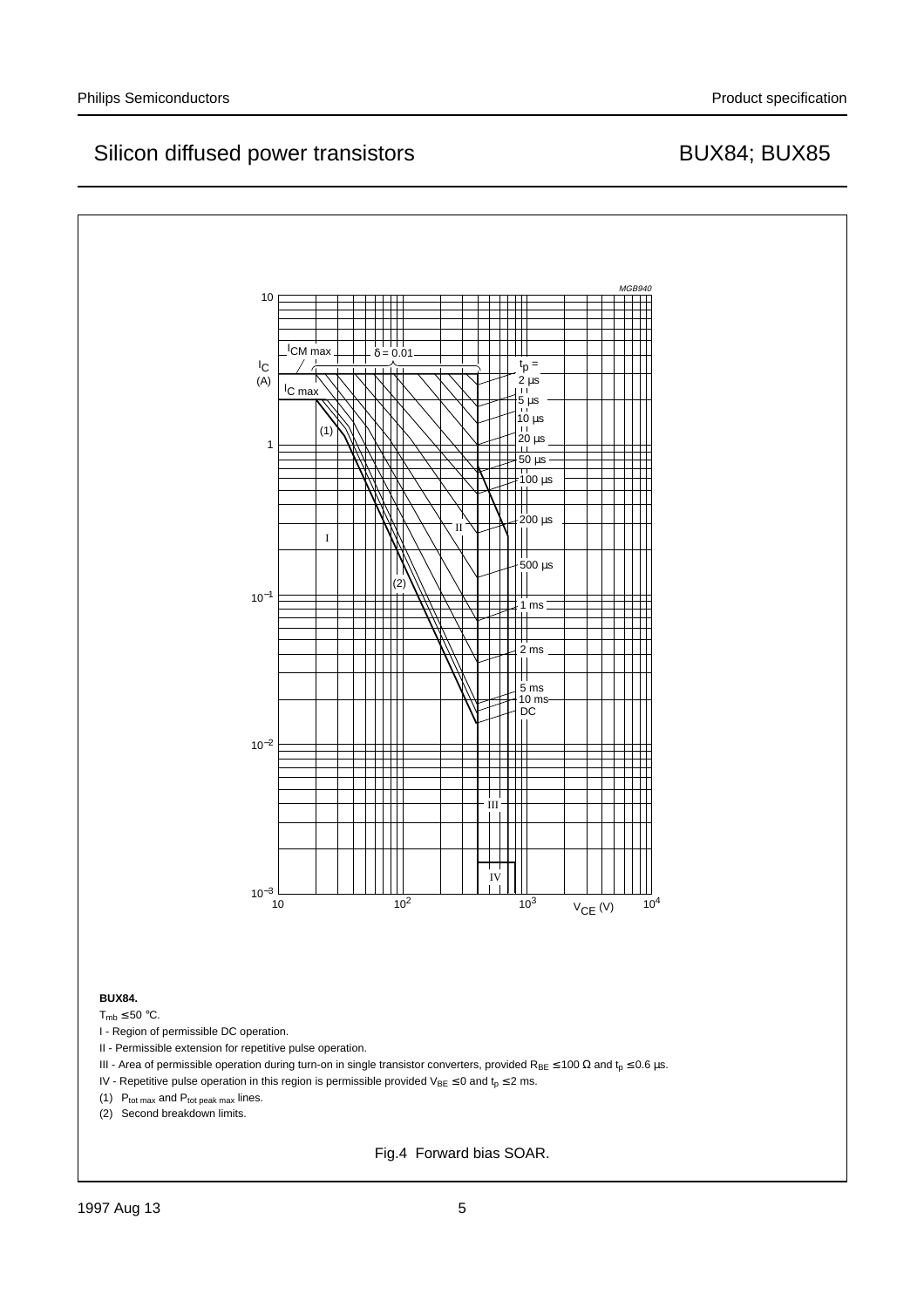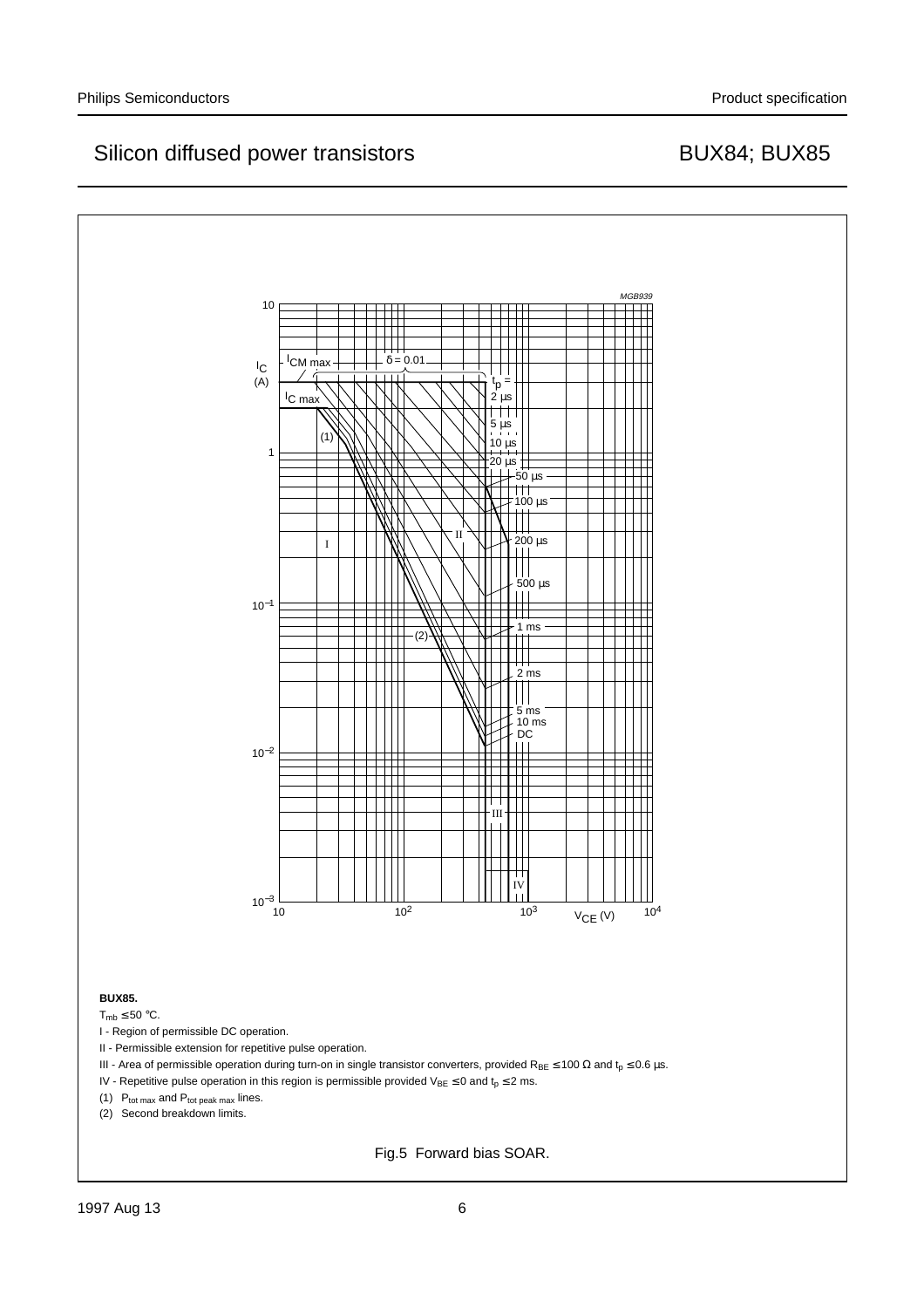

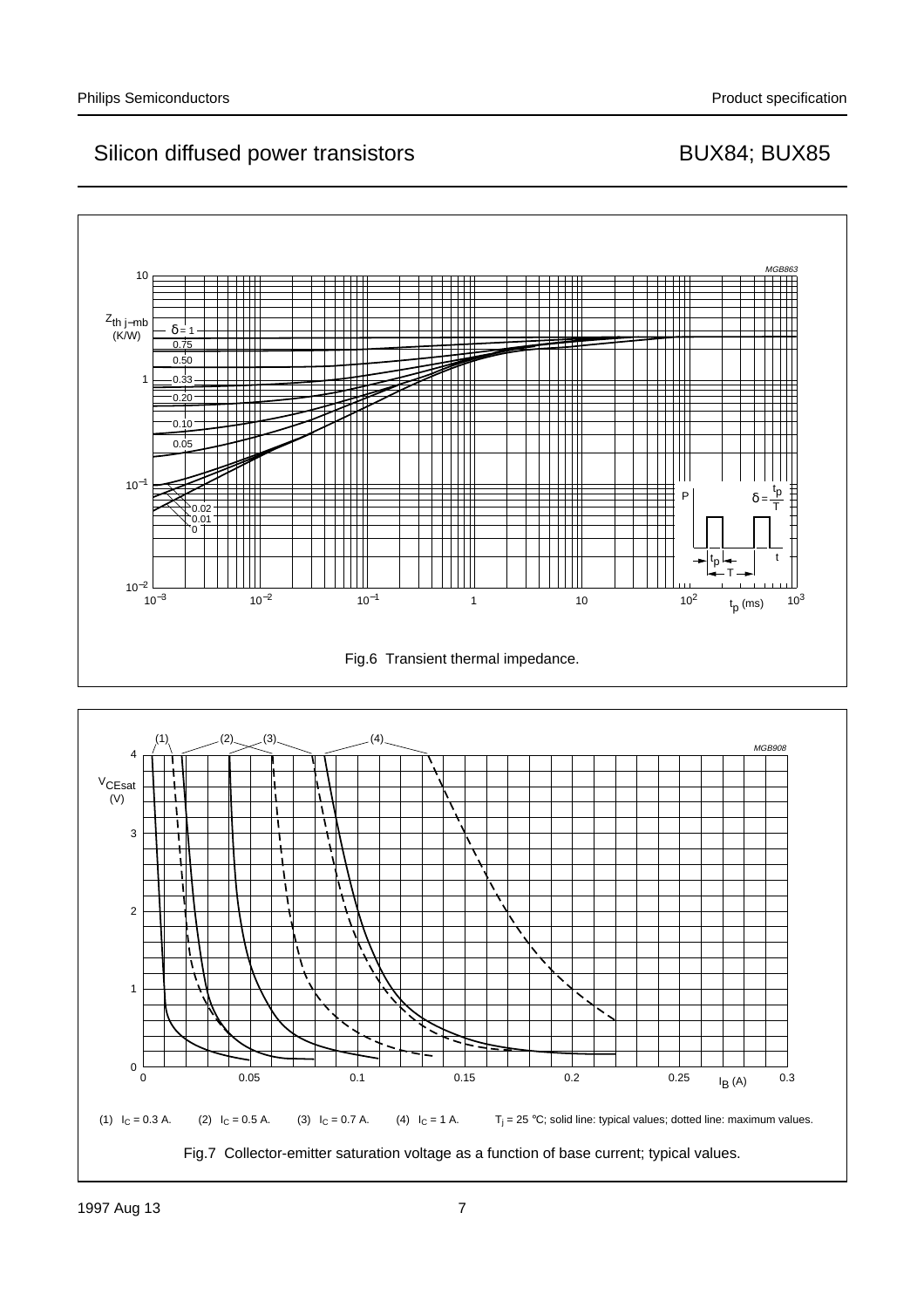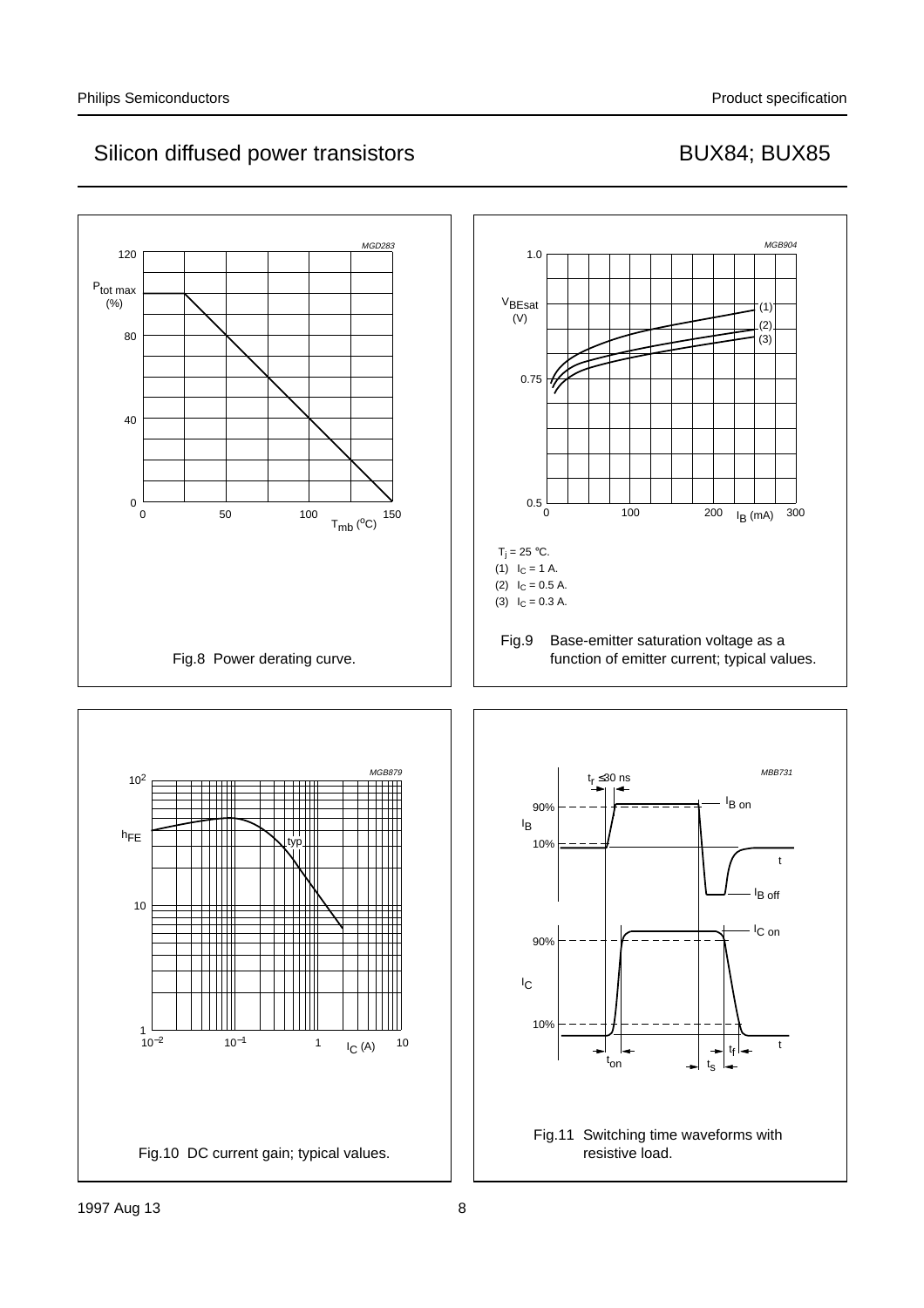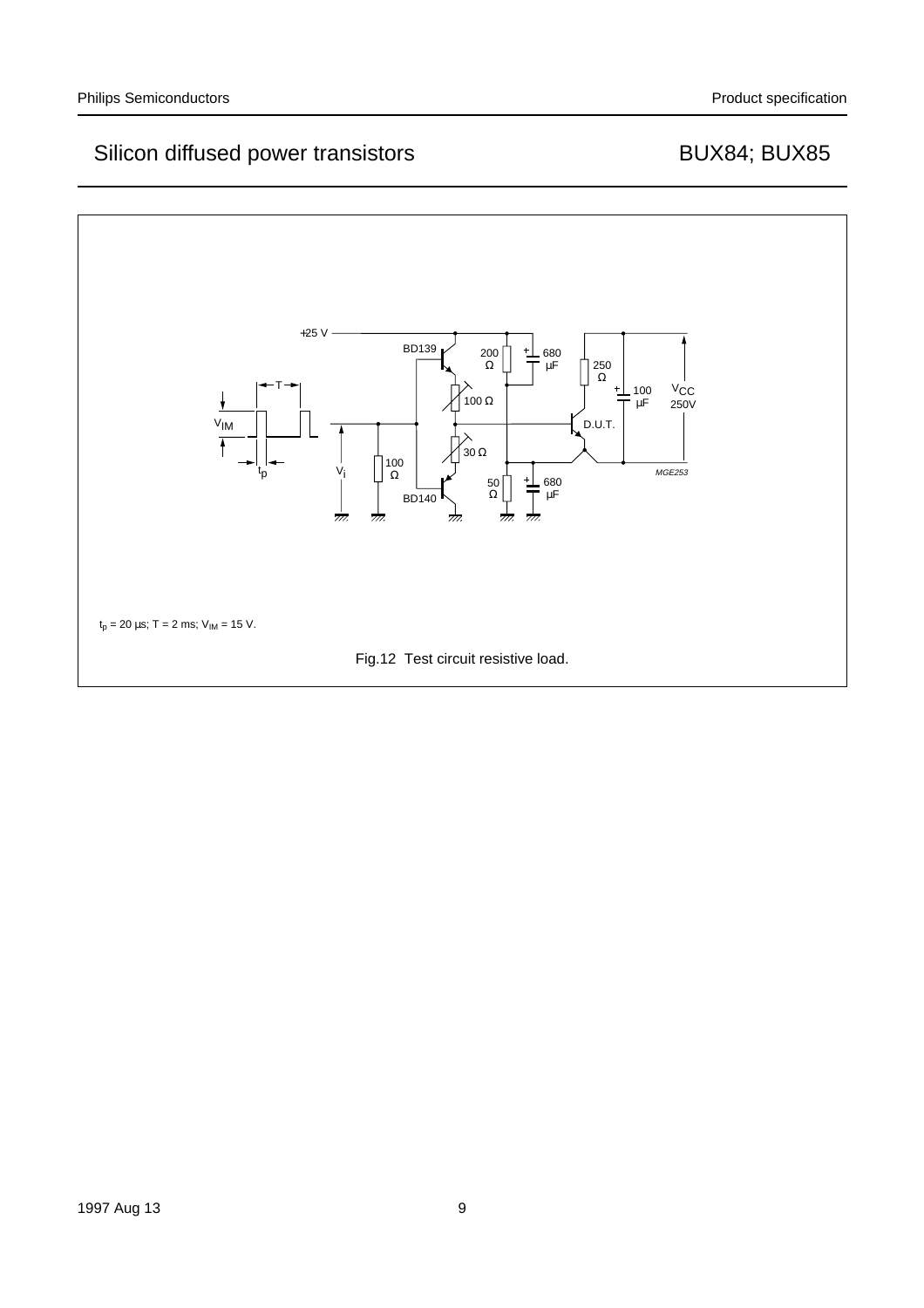## **PACKAGE OUTLINE**

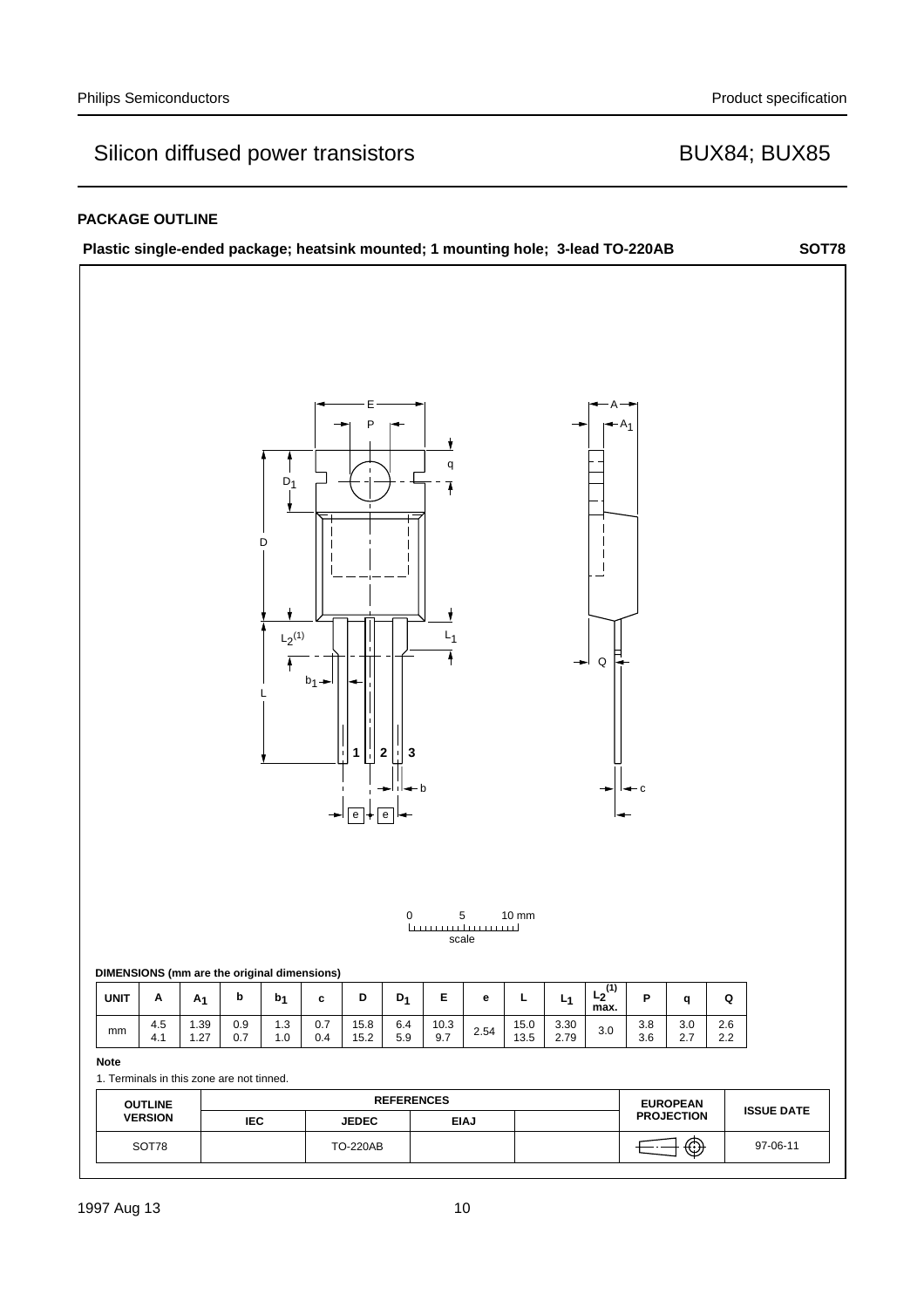### **DEFINITIONS**

| Data sheet status                                                                                                                                                                                                                                                                                                                                                                                                                                                  |                                                                                       |  |  |  |
|--------------------------------------------------------------------------------------------------------------------------------------------------------------------------------------------------------------------------------------------------------------------------------------------------------------------------------------------------------------------------------------------------------------------------------------------------------------------|---------------------------------------------------------------------------------------|--|--|--|
| This data sheet contains target or goal specifications for product development.<br>Objective specification                                                                                                                                                                                                                                                                                                                                                         |                                                                                       |  |  |  |
| Preliminary specification                                                                                                                                                                                                                                                                                                                                                                                                                                          | This data sheet contains preliminary data; supplementary data may be published later. |  |  |  |
| This data sheet contains final product specifications.<br>Product specification                                                                                                                                                                                                                                                                                                                                                                                    |                                                                                       |  |  |  |
| <b>Limiting values</b>                                                                                                                                                                                                                                                                                                                                                                                                                                             |                                                                                       |  |  |  |
| Limiting values given are in accordance with the Absolute Maximum Rating System (IEC 134). Stress above one or<br>more of the limiting values may cause permanent damage to the device. These are stress ratings only and operation<br>of the device at these or at any other conditions above those given in the Characteristics sections of the specification<br>is not implied. Exposure to limiting values for extended periods may affect device reliability. |                                                                                       |  |  |  |
| <b>Application information</b>                                                                                                                                                                                                                                                                                                                                                                                                                                     |                                                                                       |  |  |  |
| Where application information is given, it is advisory and does not form part of the specification.                                                                                                                                                                                                                                                                                                                                                                |                                                                                       |  |  |  |

### **LIFE SUPPORT APPLICATIONS**

These products are not designed for use in life support appliances, devices, or systems where malfunction of these products can reasonably be expected to result in personal injury. Philips customers using or selling these products for use in such applications do so at their own risk and agree to fully indemnify Philips for any damages resulting from such improper use or sale.